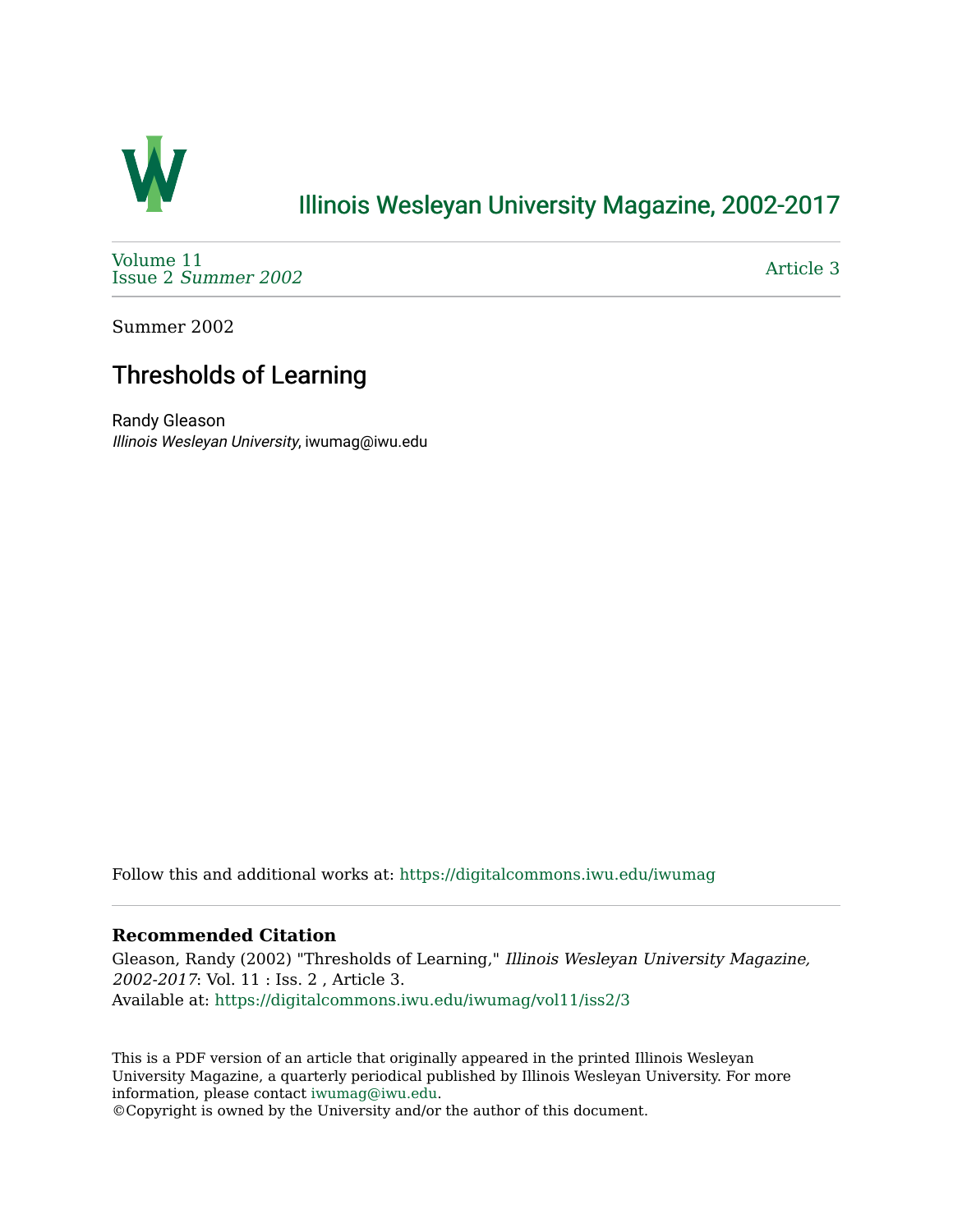# **Thresholds of Learning**

### **by Randy Gleason**

There is a "classic" cartoon on Professor Nancy Sultan's door. But for those who know nothing of classic Greek literature or history, the humor will be lost.

The cartoon depicts a wide-mouthed housewife holding a large model of an insect, which readers familiar with *The Iliad*'s Trojan horse just know is hollow and teeming with intruders inside. "All

**To get to know Illinois Wesleyan professors, a good place to start is often right outside their doors.** 

the bugs on the back porch are gone," the woman happily announces, "and they left this charming wooden cockroach as a gift."

Like many of her Illinois Wesleyan colleagues, Sultan, an associate professor of humanities and classical studies, considers her office door an important teaching tool that, with a hearty dose of humor, helps express ideas and make connections that aren't always fully appreciated in the context of a classroom lecture.

"I use anything in popular culture that's funny and demonstrates the links and the continuity from Greek and Roman ancient culture to contemporary society," she explains. "Sometimes the best way to express the ideas and history of ancient societies is not to intellectualize them, but to show how real and relevant they are through popular movies, comics, and cartoons."

Todd Tucker, associate professor of music, also recognizes that the items he posts on his door often function as an intellectual, sophisticated form of graffiti that has considerable power to agitate and enlighten.

"I like to play devil's advocate, and I can be pretty outrageous," he says. "And I think that's especially critical for first-year students. It's important to shake them up and make them think."

Tucker's door recently featured an editorial cartoon lampooning Cardinal Law, the Boston archbishop who has been criticized for failing to address the problem of priests accused of sexual misconduct in his archdiocese. The cartoon shows an exorcist visiting the bedroom of a possessed little girl, who is being tended to by a priestly Catholic figure representing Cardinal Law. When the exorcist shouts "Demon be gone!" the girl asks "Are you talking to me?" and then gestures to the priest figure, "or him?"

On the same door is a more whimsical, uplifting cartoon. It shows *Peanuts* creator Charles Schulz, who died in 2000, waiting at the gates of heaven with his beagle, Snoopy, who is sadly staring at a sign that reads: "No dogs allowed in heaven." Fortunately, St. Peter informs the beloved cartoonist: "In this case, I think we can make an exception, Mr. Schulz."

Associate professor Brian Hatcher, who chairs IWU's religion department, has several cartoons on his door. One of his favorites features a man who has scaled a mountain to seek the wisdom of a guru sitting outside a mountaintop cave. The guru, however, makes it clear he does not have the answers the man seeks.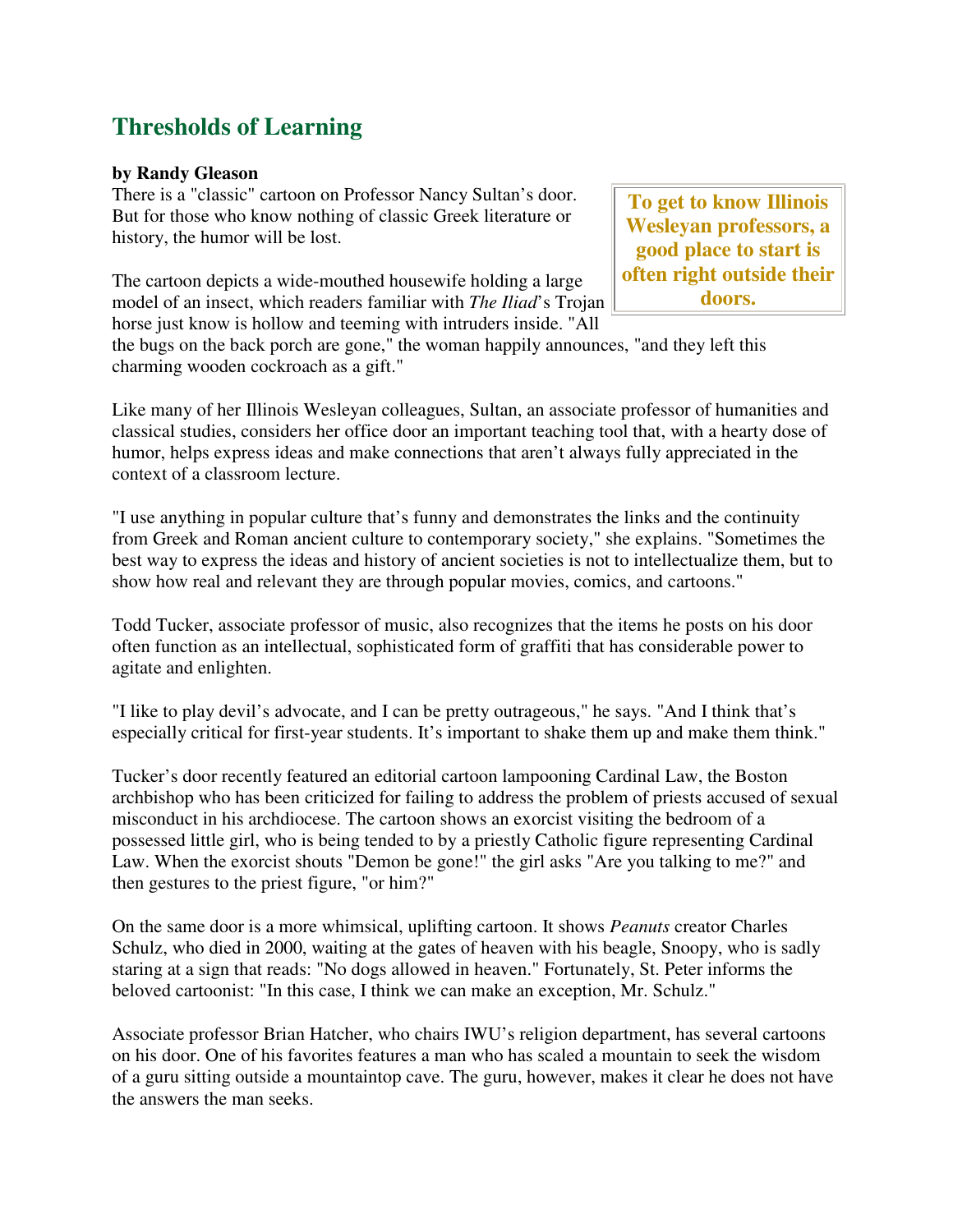"If I knew the meaning of life," the guru asks, "would I be sitting in a cave in my underpants?"

Of course, there is a whole genre of "wise men on the mountaintop" cartoons, and Hatcher considers them almost required reading. "If you teach religion or philosophy and you don't have one of those 'What's the meaning of life?' cartoons on your door, then you're not doing your job," he says with a laugh.

But the various cartoons, stories, witticisms, and other items on professors' doors not only entertain and instruct. They also serve as an effective introduction to the person on the other side.

"I'm a pretty laid-back guy," says James Dougan, an associate professor of psychology whose interests in rats and animal behavior in general are evident from the lighthearted decorations on his office door. "I hope that people who see my door get the sense that I'm a comfortable person to talk with, someone who has a sense of humor."

"The idea is to disarm people a little," adds Gabe Spalding, associate professor of physics and avid aficionado of door décor. "If there is hesitation in coming to the office, I want to defuse that." In addition to the quirky stuff on Spalding's door—including an MRI of his own brain ("Proof at last! Gabe DOES have a brain!! Functionality not shown")—his efforts to put students as ease is also evident from the first day of class. "I tell them they have two choices," he says, chuckling. "They can call me *Herr Professor Doctor Spalding*. Or they can call me Gabe."

Some professors display a strong political bent on their doors. For instance, students who stop by Kathleen O'Gorman's office for a visit will be confronted by a "Friends don't let friends vote Republican" bumper sticker.

Does O'Gorman, an English professor, worry that such a strong statement of her political leanings may turn off some students? She acknowledges the possibility, but she says her experience indicates otherwise.

"Some of the most invigorating discussions I've had with students occurred when we are on opposite sides of an issue," she explains. "I would hope that students feel free to respond to what they see on my door, instead of shutting down communication. If there's a difference of opinion, that should be a point of opening up communication."

While door decorations are allowed throughout the university, there are some subtle guidelines and rules of etiquette that vary among departments and professors. For instance, Presser Hall is frequently filled with visitors from outside the university community who are attending concerts and recitals. Accordingly, professors have been asked to limit the number of cartoons and other postings on their doors and use a small bulletin board on a wall next to their office instead. This practice allows faculty to express themselves, while preserving the neat, professional look of the building.

In contrast, some professors with offices in less-frequented buildings or in more secluded corridors will post material that could offend some observers, but which is generally considered harmless because so few people see it.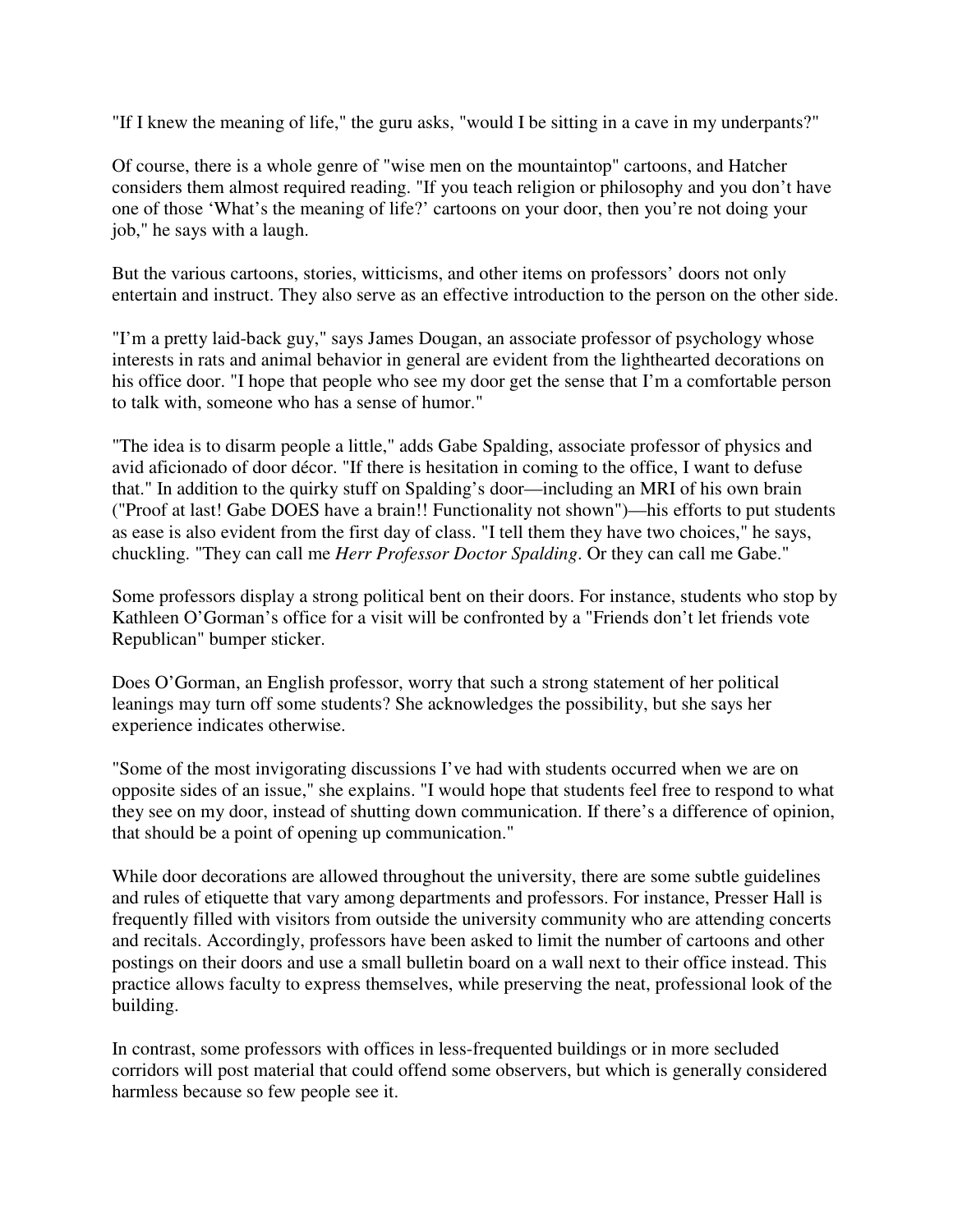For instance, the door of Linda Kunce, associate professor of psychology, features a satiric Psychiatric Hotline. Some of this mythical hotline's instructions include:

*• If you are obsessive compulsive, please press 1 repeatedly.* 

*• If you are co-dependent, please ask someone to press 2.* 

*• If you have a multiple personality, please press 3,4,5, and 6.* 

*• If you are schizophrenic, listen carefully. A little voice will tell you what number to press.*

Kunce admits that some people could find it slightly offensive because it makes light of some very serious mental disorders. "If I were on a main corridor, maybe I'd be a little more cautious," she says. "But the only folks who see my door are students, friends, and colleagues."

Other professors say that, while they enjoy putting humorous items on their doors, over they years they've had to scale back the bawdier jokes—not because their tastes have changed, but because their status in the academic community has risen. When he was a graduate student and teaching assistant, Dougan posted on his office door a photograph of an elephant mating with a rhinoceros. "I just thought it was so hilarious," he says. "Now, as a professor, that's something I wouldn't display. But," he admits, "I still think it's very funny."

It's important to note that professors' doors don't always accurately reflect the personalities of the occupants inside. For instance, a stranger walking by Office 249 in the Center for Liberal Arts might be tempted to assume that its resident is as unexciting as his office door, which forlornly features a rather dreary, green "Mike Kelleher for Lt. Governor" campaign poster.

In fact, this is the office of Tari Renner, one of the most energetic, personable, and popular professors on campus. When asked about his dearth of door decorations, Renner explains that he's just too busy as head of the political-science department to be worrying about it. He'll post information on internships, graduate-school programs, and other academic or professional opportunities, he says, but that's about it.

"When I first started teaching 20 years ago, I was more of a bomb thrower, and I had more stuff," he says. "Especially during the Reagan years, I had a lot of caricatures and political cartoons. But over the years, I think I've just had less time to put stuff up."

Still, he says, he's always coming across amusing things, many of which he shares with his classes. Perhaps he could also share them with the rest of the university community by putting them on his door? "The more I think about it, the more I should post on my door," he says.

Eva Ferguson, on the other hand, may decide to post fewer items on her door. Or at least make it clear that what she tapes up doesn't always reflect what actually happens in her household.

Ferguson, a lecturer in music and an accompanist for student recitals, likes to post items that reflect her feeling that students should learn to slow down and relax, to take a break from the daily stress of college course work and extracurricular activities.